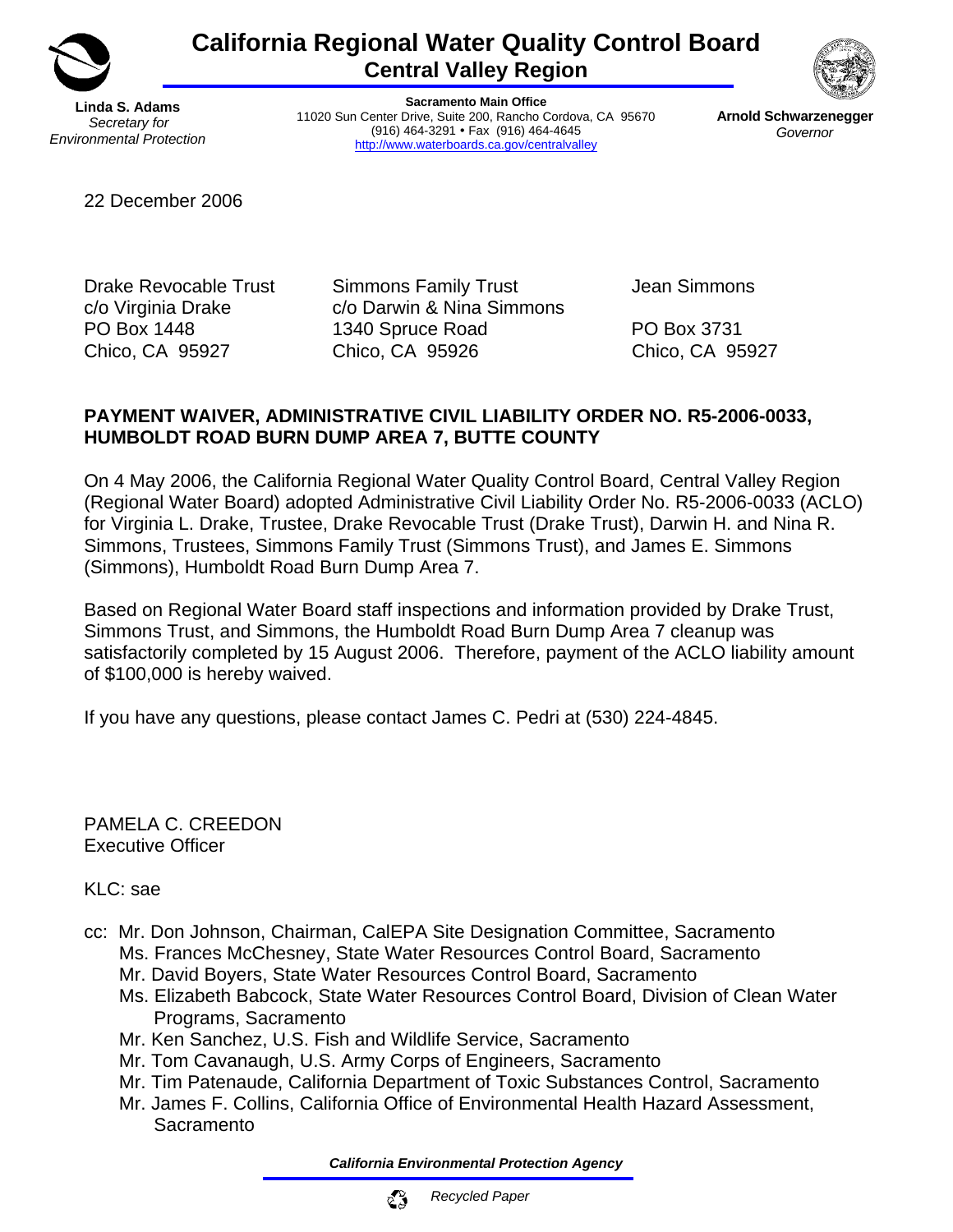Mr. Scott Walker, California Integrated Waste Management Board, Sacramento Mr. Bob Leonard, California Air Resources Board, Sacramento Mr. Kent Smith, California Department of Fish and Game, Rancho Cordova Dr. Larry Enge, California Department of Fish and Game, Rancho Cordova Ms. Jenny Marr, California Department of Fish and Game, Chico Mr. Gregory T. Jones, City Manager, Chico Mr. Fritz McKinley, Director, City of Chico Department of Public Works, Chico Butte County Board of Supervisors, Oroville Mr. Brad Banner, Butte County Department of Environmental Health, Oroville Mr. Mike Huerta, Butte County Department of Environmental Health, Chico Mr. Jim Wagoner, Butte County Air Quality Management District, Chico Mr. and Mrs. Donald Mulkey, Chico Pleasant Valley Assembly of God, Chico Mr. Dave Wallace, New Urban Builders, Chico Mr. George W. Scott Sr., Chico Mr. and Mrs. Thomas Fogarty, Yuba City Ildo and Pat Rosellini, Belmont Martin Living Trust, San Jose Mr. and Mrs. Edmond Johnson, Chico Estate of Elmer and Bertha Johnson, c/o Raoul LeClerc, Oroville Bartig, Fred H. & Helen W. Family Trust, c/o Intra-Pacific Commercial Inc., Orangevale Marilyn P. Adams Revocable Trust, c/o Intra-Pacific Commercial Inc, Orangevale Mr. Thomas Borge, Borge Development, Inc., Chico Mr. Rene A. Vercruyssen, Chico Mr. Jeff Shimizu, Shimizu Bros., Inc., Chico North Valley Disposal Service, Chico Mr. Andrew Kenefick, Seattle, WA Mr. David Frank, City Attorney, Chico Mr. Bruce Alpert, Butte County Counsel, Oroville Law Offices of Jeffory J. Scharff, Sacramento Mr. Randall Nelson, Carr, Kennedy, Peterson, & Frost, Chico Mr. Francis Goldsberry II, Goldsberry, Freeman, Busman & Ditora, LLP, Sacramento Mr. Michael V. Brady, Diepenbrock Harrison, Sacramento Law Office of Carl B. Leverenz, Chico Dr. Andrew A. Kopania, EMKO Environmental, El Dorado Hills Ms. Wendy Johnston, Vestra Resources, Inc., Redding Dr. Ijaz S. Jamall, Risk-Based Decisions, Inc., Sacramento Mr. Curt Griffiths, Kennedy-Jenks, Chico Ms. Barbara Vlamis, Butte Environmental Council, Chico Ms. Julie Nasr, Chico Ms. Christy Strauch, Chico Ms. Ramona Weil, Chico Mr. Michael Weissenborn, Chico Unified School District, Chico Mr. Jim Mann, Rural Consulting Associates, Chico Mr. Ari Cohn, Enterprise Record, Chico

R5-2006-0033 ACL Payment Waiver

*California Environmental Protection Agency*

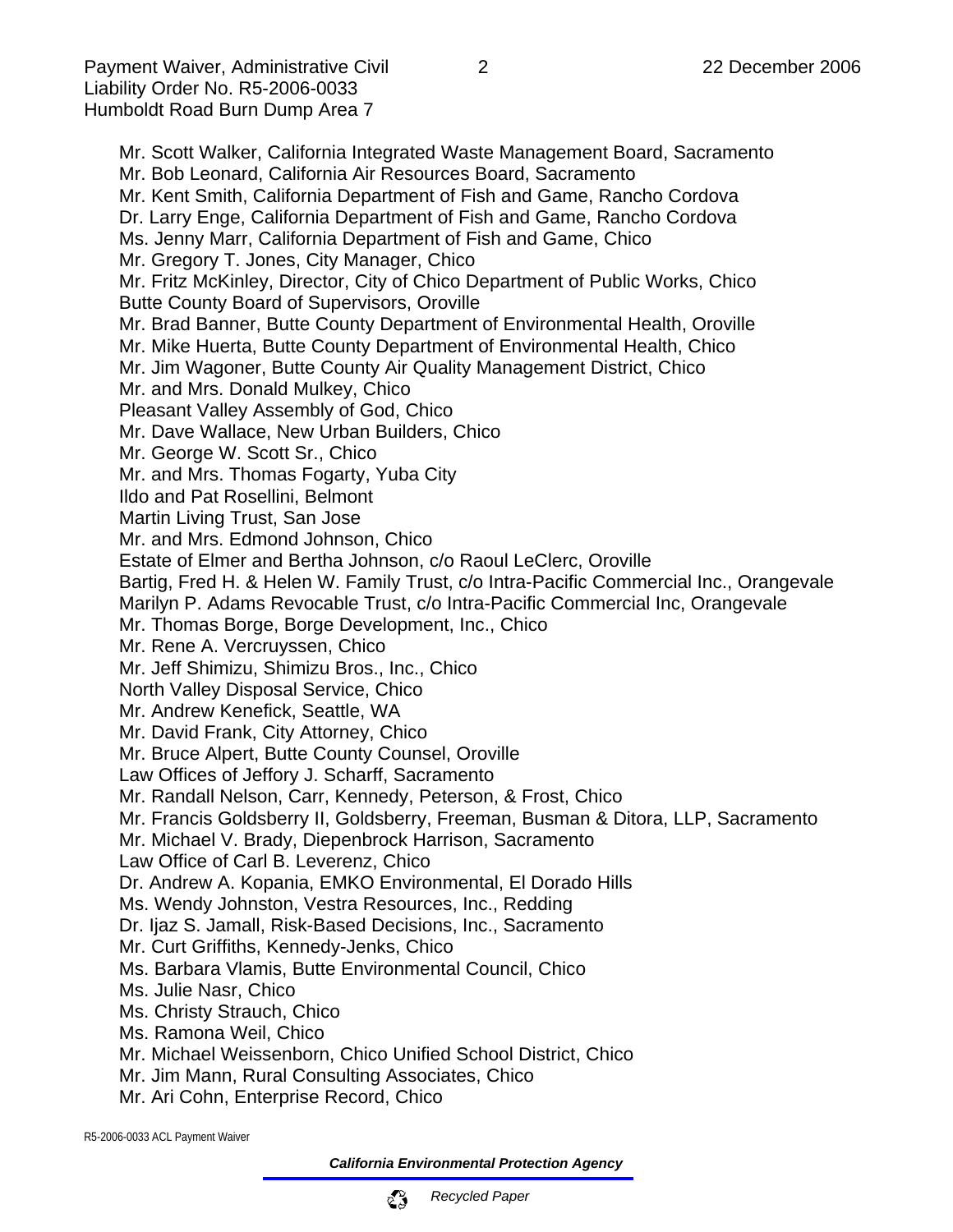# CALIFORNIA REGIONAL WATER QUALITY CONTROL BOARD CENTRAL VALLEY REGION

## ACL ORDER NO.R5-2006-0033

# ADMINISTRATIVE CIVIL LIABILITY ORDER IN THE MATTER OF

# VIRGINIA L. DRAKE, TRUSTEE, DRAKE REVOCABLE TRUST, DARWIN H. AND NINA R. SIMMONS, TRUSTEES, SIMMONS FAMILY TRUST, AND JAMES E. SIMMONS

# HUMBOLDT ROAD BURN DUMP AREA 7 ASSESSORS PARCEL NUMBER 018-390-018 BUTTE COUNTY

This order for Administrative Civil Liability (hereafter Order) is issued to Virginia L. Drake, Trustee, Drake Revocable Trust (hereafter "Drake Trust"), Darwin H. and Nina R. Simmons, Trustees, Simmons Family Trust (hereafter "Simmons Trust"), and James E. Simmons (hereafter "Simmons") (hereafter jointly Discharger) based on California Water Code (CWC) Section 13350 and Section 13268(a) and (b), which authorize the imposition of Administrative Civil Liability.

The California Regional Water Quality Control Board, Central Valley Region, (Water Board) finds, with respect to the Discharger's acts, or failure to act, the following:

- 1. The Humboldt Road Burn Dump (HRBD) is a contiguous collection of 15 parcels containing, in whole or in part, waste from the disposal of municipal and/or commercial operations that contains waste as defined in California Water Code (CWC) section 13050 and hazardous materials as defined in Health and Safety Code section 25260(d). Studies of the HRBD, conducted under contract to the City of Chico, characterized the waste, delineated the extent, and confirmed the need for further remediation on several properties. Studies show that the HRBD has waste containing lead exceeding hazardous waste levels in some locations and other significant hazardous and non-hazardous waste constituents that pose a threat to human health and the environment, including waters of the state.
- 2. The Water Board Executive Officer issued Cleanup and Abatement Order No. R5-2003-0707 (CAO) requiring cleanup of the HRBD. Most of the parcels that make up the HRBD have been cleaned up in compliance with the CAO, with the exception of two parcels referred to as Area 7 and Area 8. This Order addresses Area 7.

## **Assessors Parcel Number 018-390-018**

3. Currently, Assessors Parcel Number (APN) 018-390-018 consists of 7.13 acres of essentially unimproved land near the intersection of Stilson Canyon and Humboldt Roads, in Chico, California. In the past, the land was part of a larger unimproved parcel; specifically, APN 018-390-018 was part of APN 011-780-010, and before that was part of the 98.5-acre parcel APN 011-050-116. APN 018-390-018 is also referred to as Area 7 of the HRBD.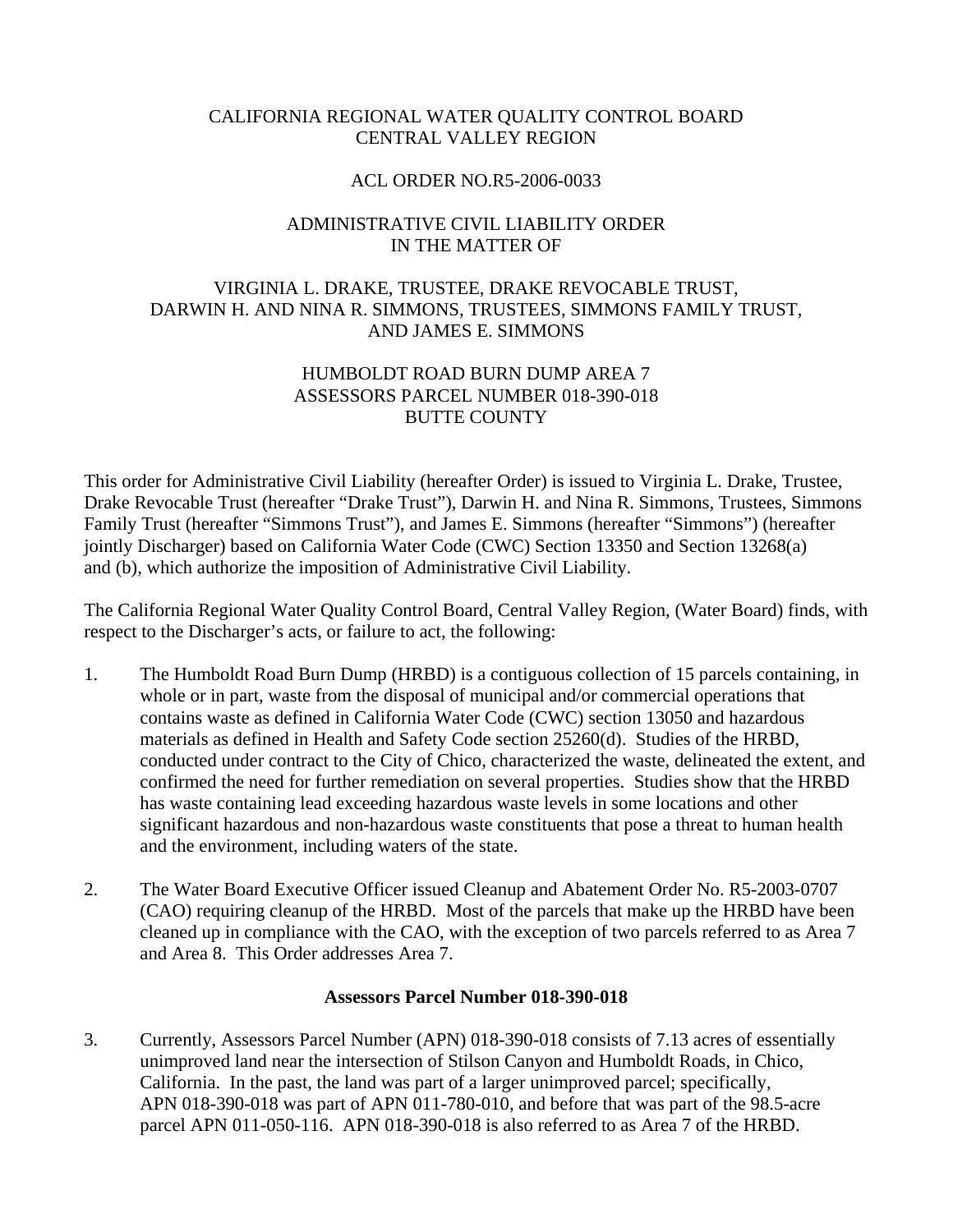- 4. A battery recycling facility is suspected of having operated on APN 018-390-018 in the past. Historic aerial photographs taken of the suspected battery recycling facility indicate that from 1937 until 1962, small structures were visible that are consistent with that type of operation. No structures are visible in Area 7 in photographs taken in 1975.
- 5. On 23 March 2000, soil samples were collected from Area 7, and the analyses showed the presence of lead at concentrations ranging from 27.9 mg/Kg to 8,340 mg/Kg, and pH ranging from 6.05 to 6.88 Units. These constituents constitute waste as defined in CWC section 13050. The estimated volume of waste in Area 7 is 500 cubic yards.
- 6. APN 018-390-018 is currently owned by Virginia L. Drake, the Drake Revocable Trust, James E. Simmons, Darwin H. Simmons, Nina R. Simmons, Simmons Family Trust. It was formerly also owned by John D. Drake. On 21 February 2001, John D. Drake deeded his ½ interest in the land to himself and Virginia L. Drake as trustees of the Drake Revocable Trust created on 23 January 2001. John D. Drake died on 22 November 2001. Virginia L. Drake, through the Drake Revocable Trust established with her deceased husband, John D. Drake, owns an undivided ½ interest, James E. Simmons owns an undivided ¼ interest, and Darwin H. Simmons and Nina R. Simmons, through the Simmons Family Trust, own an undivided  $\frac{1}{4}$  interest in APN 018-390-018. Based on the current record of the Water Board, it appears that none of the other named parties in the CAO, including the City of Chico, ever owned the land, or caused or permitted the discharge of waste to the land, that is the subject of this Order.
- 7. On 3 March 2003, Drake Trust filed civil action in Butte County Superior Court (Case #129127) against Simmons and Simmons Trust to partition APN 018-390-018 and other land Drake Trust owns with Simmons and the Simmons Trust. Court action on the case is pending.

#### **Previous Enforcement**

- 8. On 3 June 2003, the Water Board Executive Officer issued Cleanup and Abatement Order No. R5-2003-0707 (CAO), pursuant to California Water Code section 13304, to the reasonably identifiable parties responsible for the waste at the HRBD. The CAO defines HRBD by the following parcels and their respective owners: APN 002-180-095 and 011-030-137 (City of Chico); APN 011-030-136, 011-030-138, 011-030-139 (Thomas and Mary Fogarty Revocable Trust); APN 011-030-015 (George Scott Revocable Trust); APN 011-030-016 (Edmond and Julie Johnson); APN 002-180-089 (Donald and Yvonne Mulkey Family Trust); APN 002-180-084 (Fred and Helen Bartig Family Trust et al.; APN 002-180-086 (Marilyn Adams Revocable Trust et al.); APN 018-390-014 (Simmons Family Trust)(Area 8); APN 018-390-018 (Drake Revocable Trust et al.)(Area 7); APN 002-180-087 and 002-180-088 (Chico Development Corporation); and APN 002-180-083 (Pleasant Valley Assembly of God). In error, James E. Simmons was not named in that CAO. Therefore James E. Simmons is not subject to administrative civil liability for any violations of the CAO, but is subject to administrative civil liability for violations of the Water Code section 13267 letters.
- 9. The CAO requires the City of Chico, Thomas and Mary Fogarty Revocable Trust, George Scott Revocable Trust, Edmond and Julie Johnson, Donald and Yvonne Mulkey Family Trust, Fred and Helen Bartig Family Trust et al., Marilyn Adams Revocable Trust et al., Simmons Family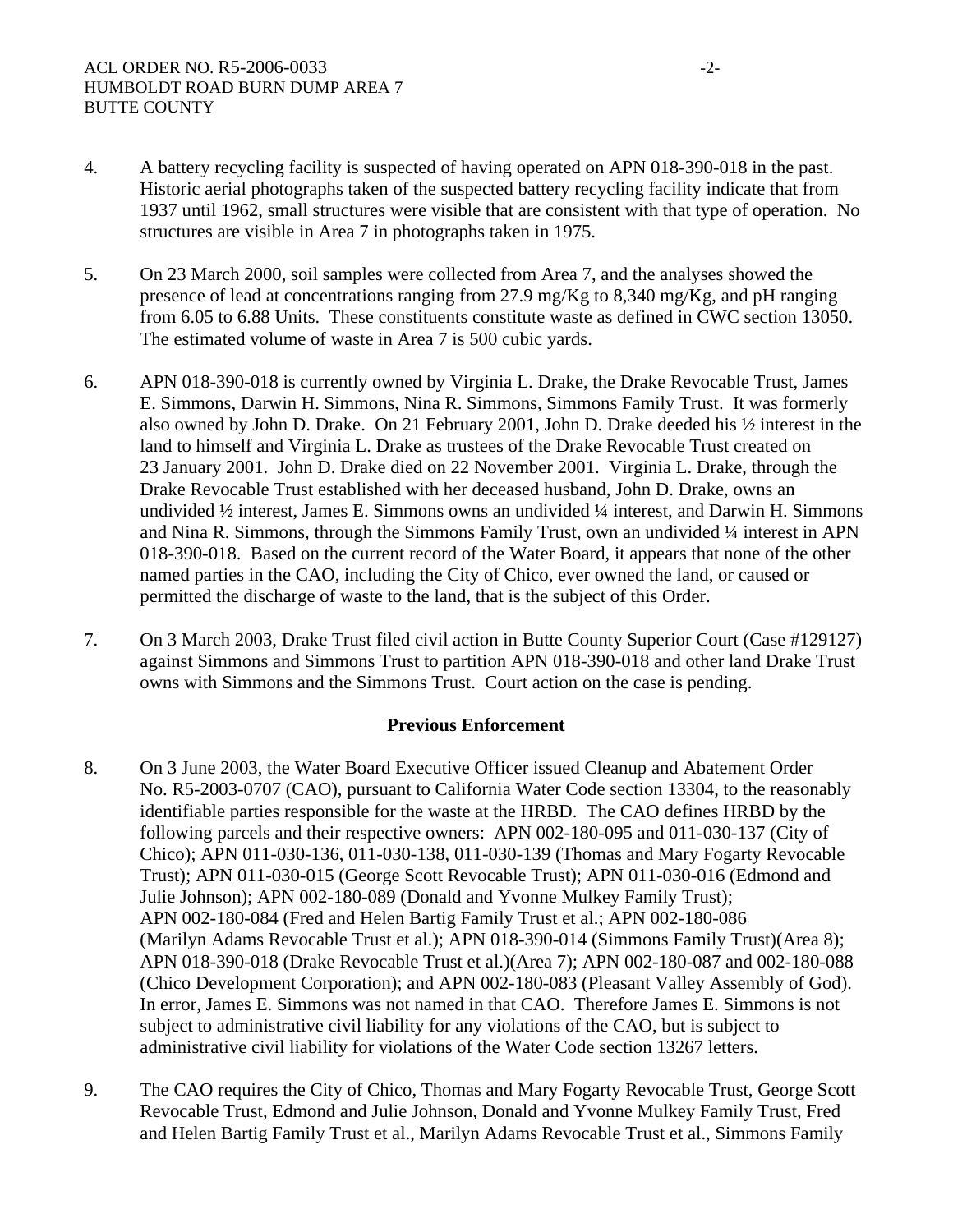Trust, Drake Revocable Trust et al., Chico Development Corporation, Pleasant Valley Assembly of God, County of Butte, and North Valley Disposal Service to investigate, cleanup, and abate the effects of waste resulting from activities at the HRBD beginning 1 June 2004. The CAO does not specify a single responsible party to cleanup the 15 parcels, but requests each individual named in the CAO to submit written notification describing if they wish to maintain the City of Chico as lead responsible party and allow access to their respective properties for the purposes of investigation and cleanup by the City or whether they intend to cleanup their own parcels.

- 10. On 13 February 2004, Drake Trust submitted to Water Board staff a notice of intent to submit a separate Remedial Action Plan to comply with the CAO without indication of outside assistance or participation. On 15 March 2004, Drake Trust submitted a status report committing to clean up the Area 7 waste. Subsequently, Drake Trust notified Water Board and City of Chico staffs of Drake Trust's intent to remove the Area 7 waste by summer 2004, if possible.
- 11. On 8 July 2004, the Drake Trust and other private parties submitted a Final Remedial Action Plan (RAP) for Humboldt Road Private Properties Operational Unit that includes Area 7 and seven other parcels. The approved remedial alternative for Area 7 is excavation and off-site disposal. The RAP includes a time schedule to submit initial engineering design plan documents by 11 June 2004. On 13 July 2004, Water Board staff sent a letter to Drake Trust, with copies to Simmons and Simmons Trust, approving the RAP and requesting Drake Trust submit a Remedial Design and Implementation Plan (RDIP) on or before 13 August 2004. On 28 July 2004, Drake Trust notified Water Board staff that if Drake Trust's discussions with the City of Chico were unsuccessful, Drake Trust intended to immediately develop and submit an RDIP and initiate permitting to allow remediation work to begin in Spring 2005.
- 12. On 10 September 2004, Drake Trust notified Simmons and the Simmons Trust of it's intent to manage and obtain all necessary permits to cleanup the Area 7 waste during Summer 2005. Drake Trust proposed to allocate clean up costs based on the percentage of property ownership and committed to keep the total overall cleanup costs to a minimum. Simmons and the Simmons Trust indicated in writing they would pay Drake Trust their fair share of the cleanup costs.
- 13. On 10 March 2005, Drake Trust submitted an incomplete RDIP containing three cleanup alternatives for the Area 7 and Area 8 waste. Drake Trust selected Alternative 3 (truck the 8,000 cubic yards of waste to a Class 1 landfill approximately 300 miles from the site), which is the cleanup alternative with the highest estimated total cost, \$1,400,000. Both Alternative 1 and 2 involved disposal of the waste in one of the two disposal sites constructed in 2005 at the HRBD with an estimated disposal cost of \$200,000.
- 14. On 11 April 2005, Simmons and the Simmons Trust notified Drake Trust that they agreed with the plan to clean up the waste at the lower estimated total cost of \$200,000 (either Alternative 1 or 2). Drake Trust did not object to Simmons and the Simmons Trust cleaning up the Area 7 waste at Simmons' and the Simmons Trust's expense. Drake Trust and Simmons Trust did not clean up Area 7 in Summer 2005 when the nearby HRBD disposal sites (either Alternative 1 or 2) were available to accept the waste.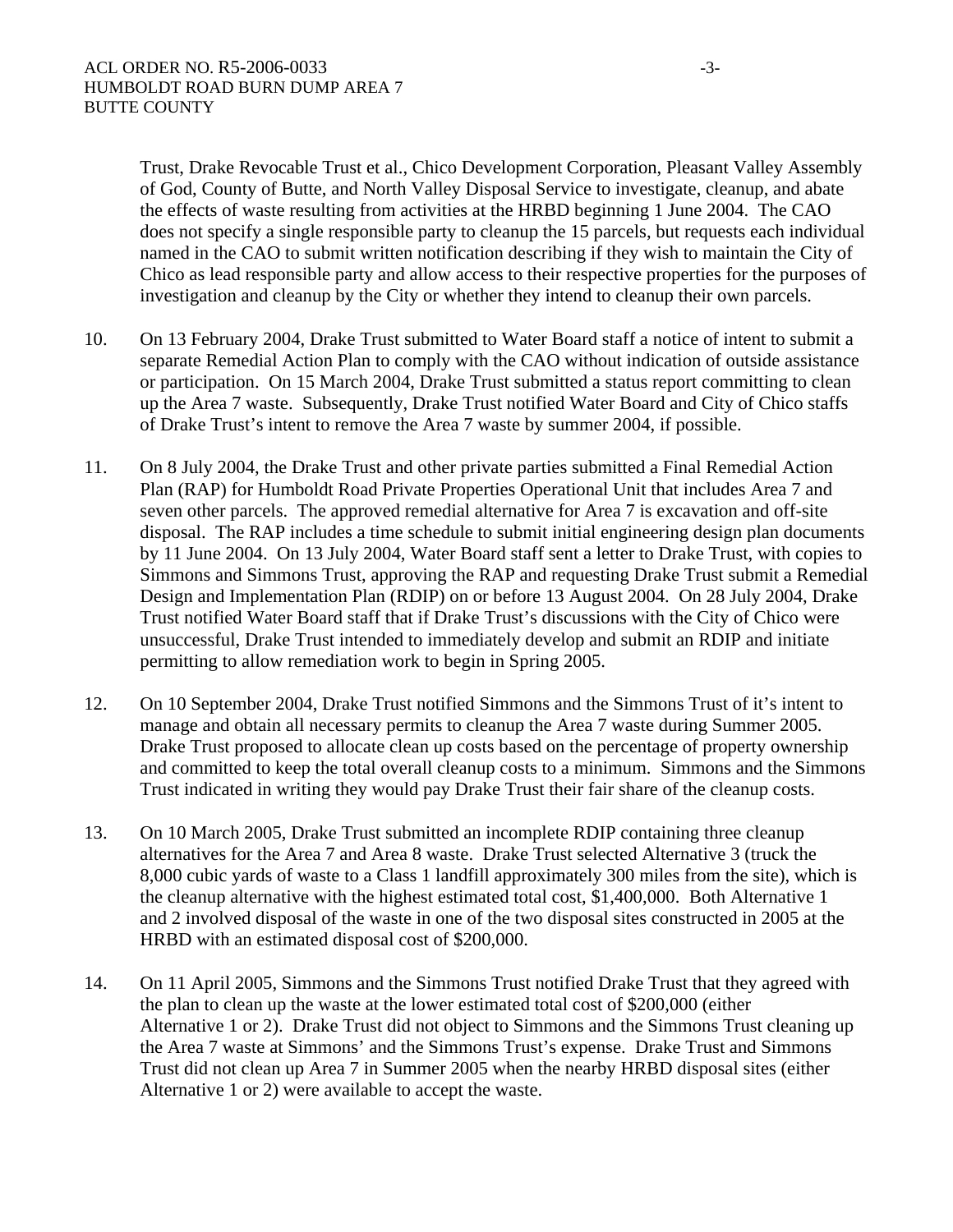- 15. On 15 April 2005, the Assistant Executive Officer, pursuant to delegation from the Executive Officer, issued an Order pursuant to CWC section 13267 to Drake Trust, Simmons, and the Simmons Trust, requiring by 20 April 2005, submittal of a technical report and time schedule describing each regulatory agency permit or authorization necessary for work to begin on Area 7, the date they intend to apply for each permit or authorization, and the date they anticipated receiving the permit or authorization (15 April 2005 13267 Order). The technical report was not submitted.
- 16. On 19 April 2005, the Assistant Executive Officer, pursuant to delegation from the Executive Officer, issued an Order pursuant to CWC section 13267 to Drake Trust, Simmons, and the Simmons Trust, requiring submittal of a technical report by 1 May 2005 to complete the RDIP (19 April 2005 13267 Order). The 13267 Order required the Discharger to submit a technical report describing the selected cleanup alternative and to submit a revised transportation plan for the selected cleanup alternative. The technical report was not submitted.
- 17. In September 2005, the Executive Officer issued the original Complaint to Drake Trust for failures to obtain regulatory permits necessary for cleanup of Area 7 waste in Summer 2005, remove waste from Area 7 in Summer 2005, pay Invoice No. 42726, submit monthly status reports, submit a regulatory permitting technical report, and submit an off-site disposal alternative/revised transportation plan technical report. The original Complaint proposed that Drake Trust pay \$100,000 in administrative civil liability.
- 18. The original Complaint named Drake Trust but not Simmons or the Simmons Trust because Drake Trust had made clear to Water Board staff that it had assumed responsibility to cleanup the parcel, was authorized by Simmons and the Simmons Trust as part owners of the parcel, was in control of the cleanup activities as indicated by contact with permitting agencies, and had the financial ability, in part through an agreement with Simmons and the Simmons Trust, to cleanup the Area 7 waste.
- 19. At the 28 November 2005 public hearing, the Water Board considered a Draft Administrative Civil Liability Order for HRBD Area 7 and received testimony from staff, Drake Trust, Simmons, the Simmons Trust, and other designated parties. The Water Board declined to adopt the Order as proposed and continued the hearing to a later date and for further consideration by the Executive Officer.
- 20. On 21 December 2005, the Discharger submitted payment for Invoice No. 42726. Drake Trust, Simmons, and Simmons Trust have indicated to Water Board staff that they are cooperating to commence activities to obtain necessary permits for cleanup of HRBD Area 7 in Summer 2006.
- 21. Virginia Drake, the Drake Revocable Trust, Darwin H. Simmons, Nina R. Simmons, Simmons Family Trust are jointly and severally responsible for cleanup of Area 7 under the CAO. To date none of these parties have fully complied with the CAO. Drake Trust, Simmons, and the Simmons Trust have failed to comply with the 15 and 19 April 2005 13267 Orders.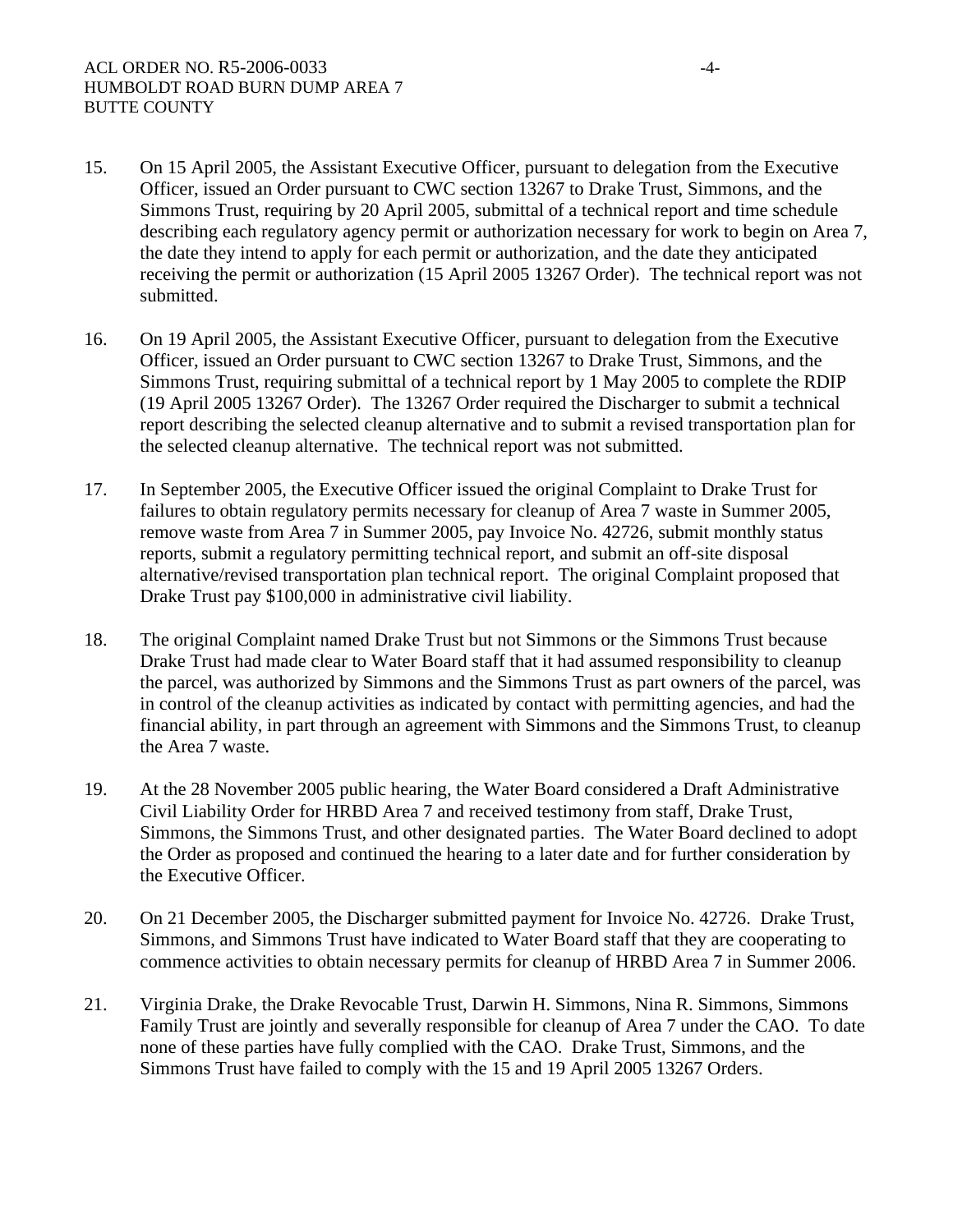## **Discharger Violations**

#### Failure to Obtain Regulatory Permits

- 23. The CAO includes Required Action 17, which requires Drake Trust and Simmons Trust obtain all local and state permits and access agreements to fulfill the requirements of the CAO prior to beginning the work in Summer 2005. On 28 July 2004, Drake Trust notified Water Board staff of it's intent to secure regulatory permits necessary to cleanup the Area 7 waste.
- 24. On 21 December 2004, Drake Trust submitted an incomplete application for Authority to Construct with Butte County Air Quality Management District (BCAQMD). Drake Trust did not complete the application. Subsequently, Drake Trust notified BCAQMD staff to halt the project. Simmons Trust also failed to complete an application to the BCAQMD.
- 25. On 28 March 2005, Water Board staff sent a certified letter to Drake Trust, Simmons and the Simmons Trust providing comments on the proposed RDIP and providing a notice of intent to pursue enforcement actions. The letter set forth a list of five required regulatory permits, reminded the parties of the compliance date for cleanup to begin in accordance with Drake Trust's construction schedule, and requested the Discharger to submit copies of each complete permit application by 1 May 2005.
- 26. On 15 April 2005, the Water Board Assistant Executive Officer ordered the Discharger to submit, pursuant to CWC section 13267, a technical report and time schedule, by 20 April 2005, describing each regulatory agency permit or authorization necessary for work to begin on Area 7, APN 018-390-018, the date they intend to apply for each permit or authorization, and the date they anticipated receiving the permit or authorization.
- 27. In response, Drake Trust indicated that consultants were obtained to initiate two regulatory permits; however, Drake Trust subsequently notified these consultants to halt the project. The Discharger failed to submit the technical report and time schedule by 20 April 2005 and copies of each complete permit application by 1 May 2005.

## Failure to Implement Cleanup

- 28. The CAO includes Required Action 7, which requires Drake Trust and Simmons Trust submit, by 1 April 2004, 100 percent design plans and specifications for implementation of the Remedial Action Plan (RAP). Following the Water Board Executive Officer's approval of the Discharger's RAP, on 13 July 2004, Water Board staff sent a letter addressed to Drake Trust, and copied to Simmons and the Simmons Trust, requesting Drake Trust to submit design plans and specifications (RDIP) on or before 13 August 2004 for implementing the Area 7 cleanup.
- 29. On 28 March 2005, to complete the RDIP, Water Board staff sent a letter to Drake Trust, Simmons, and the Simmons Trust requesting them to submit a revised Confirmation Sampling Plan and Transportation Plan. Drake Trust submitted the revised Confirmation Sampling Plan but failed to submit the revised Transportation Plan by 1 May 2005. Simmons Trust also failed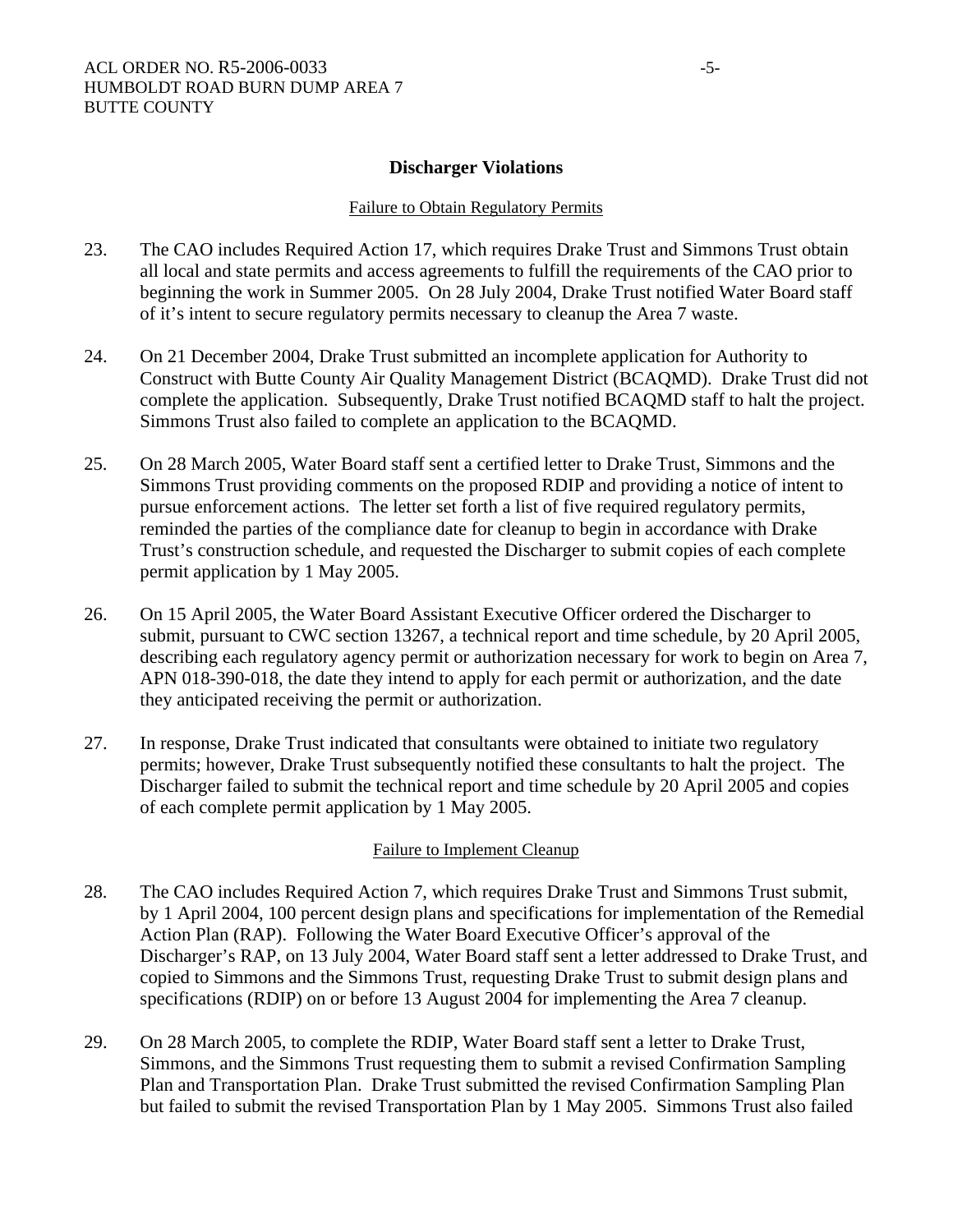to submit the revised Transportation Plan. Therefore, Drake Trust and Simmons Trust failed to complete the RDIP.

- 30. The CAO includes Required Action 3, which requires Drake Trust and Simmons Trust begin cleanup no later than 1 June 2004. The 28 March 2005 letter provided Drake Trust and Simmons Trust final notice of Water Board staff's intent to recommend the Water Board Executive Officer pursue additional enforcement action if final cleanup of Area 7 waste, APN 018-390-018, is not completed by 15 August 2005. Drake Trust and Simmons Trust failed to cleanup the Area 7 waste.
- 31. On 19 April 2005, the Water Board Executive Officer ordered the Discharger to submit pursuant to CWC section 13267 a technical report, by 1 May 2005, describing the selected off-site disposal alternative for the Area 7 waste and the revised transportation plan developed pursuant to the selected alternative. The Discharger failed to submit the technical report.

#### Failure to Comply with other Required Actions

- 32. The CAO includes Required Action 9, which requires Drake Trust and Simmons Trust to submit, on the  $15<sup>th</sup>$  of each month, a status report to describe progress in complying with the CAO, explain any problems with compliance or delays in the schedule, and provide and plan for returning the cleanup to compliance with the CAO. Drake Trust submitted a limited number of monthly status (technical) reports from 15 March 2004 though 15 April 2005. Simmons Trust has not submitted monthly reports. Drake Trust and Simmons Trust have failed to submit monthly status reports since 15 April 2005.
- 33. The CAO includes Required Action 11, which requires any individual seeking to clean their parcel outside of an agreement with the City of Chico to act as their overall Responsible Party, to reimburse the Water Board for reasonable costs associated with oversight of the cleanup of that parcel. On 23 July 2005, Drake Trust and Simmons Trust failed to submit payment to the State Water Resources Control Board SLIC Program (Invoice Number 42726) to reimburse Water Board staff oversight costs for the 1 January through 31 March 2005 billing period totaling three thousand four hundred fifteen dollars and twenty-two cents (\$3,415.22). On 12 December 2005, Drake Trust and Simmons Trust submitted payment for Invoice Number 42726.

## **REGULATORY CONSIDERATIONS**

34. The CAO states:

"*If the Dischargers violate this Order, the dischargers may be liable civilly in a monetary amount provided by the California Water Code.*"

35. On 28 July 2004, in violation of the CAO, Drake Trust and Simmons Trust failed to apply for the necessary permits to remove the Area 7 waste. Although Drake Trust notified Water Board staff of it's intent to secure regulatory permits necessary to cleanup the Area 7 waste on APN 018-390-018, Drake Trust failed to submit complete timely applications to appropriate regulatory agencies so cleanup work could begin in accordance with the time schedule described in the RDIP.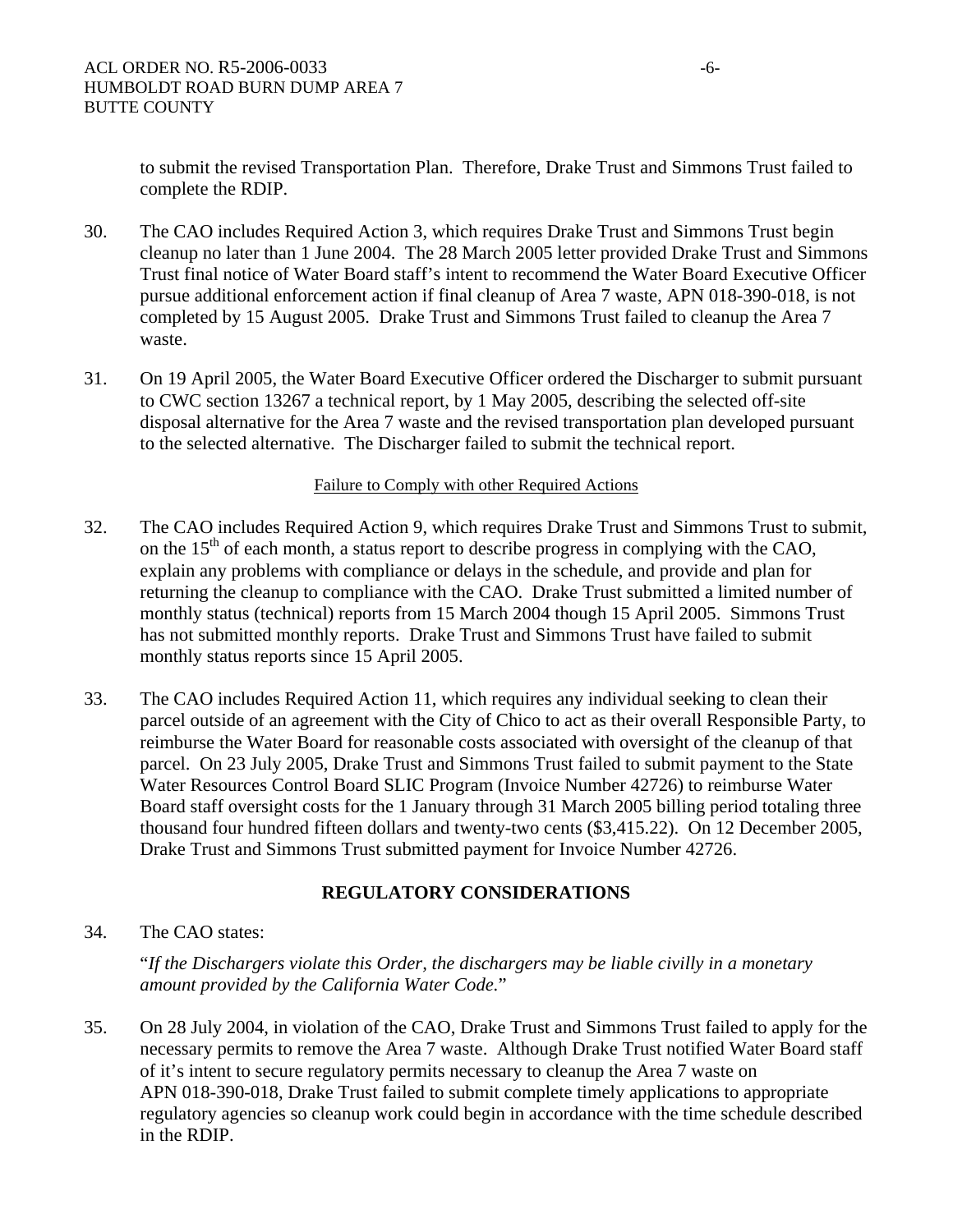- 36. On 15 August 2005, in violation of the CAO, Drake Trust and Simmons Trust failed to complete removal of hazardous waste from Area 7, APN 018-390-018.
- 37. From 23 July 2005 through 21 December 2005, in violation of the CAO, Drake Trust and Simmons Trust failed to submit payment to reimburse the Water Board for reasonable costs associated with oversight of cleanup of Area 7, APN 018-390-018, and Area 8, APN 018-390-014.

#### 38. CWC Section 13304(a) states:

"*Any person who has discharged or discharges waste into the waters of this state in violation of any waste discharge requirement or other order or prohibition issued by a regional board or the state board, or who has caused or permitted, causes or permits, or threatens to cause or permit any waste to be discharge where it is, or probably will be, discharged into the waters of the state and creates, or threatens to create, a condition of pollution or nuisance, shall upon order of the regional board, clean up such waste or abate the effects of the waste, or, in the case of threatened pollution or nuisance, take other necessary remedial action, including, but not limited to, overseeing cleanup and abatement efforts. A cleanup and abatement order issued by the state board or a regional board may require the provision of, or payment for, uninterrupted replacement*  water service, which may include wellhead treatment, to each affected public water *supplier or private well owner. Upon failure of any person to comply with the cleanup or abatement order, the Attorney General, at the request of the board, shall petition the superior court for that county for the issuance of an injunction requiring the person to comply with the order. In the suit, the court shall have jurisdiction to grant a prohibitory or mandatory injunction, either preliminary or permanent, as the facts may warrant.*"

## 39. CWC Section 13304(c)(1) states:

"*If the waste is cleaned up or the effect of the waste are abated, or, in the case of threatened pollution or nuisance, other necessary remedial action is taken by any governmental agency, the person or persons who discharged the waste, discharges the waste, or threatened to cause or permit the discharge of the waste within the meaning of subdivision (a), are liable to that government agency to the extent of the reasonable costs actually incurred in cleaning up the waste, abating the effects of the waste, supervising cleanup or abatement activities, or taking other remedial actions. The amount of the costs is recoverable in a civil action by, and paid to, the governmental agency and the state board to the extent of the latter's contribution to the cleanup costs from the State Water Pollution Cleanup and Abatement Account or other available funds.*"

#### 40. CWC Section 13350 states, in part:

 "*(a) Any person who (1) violates any … cleanup and abatement order hereafter issued, reissued, or amended by a regional board …shall be liable civilly, and remedies may be proposed, in accordance with subdivision (d) or (e).*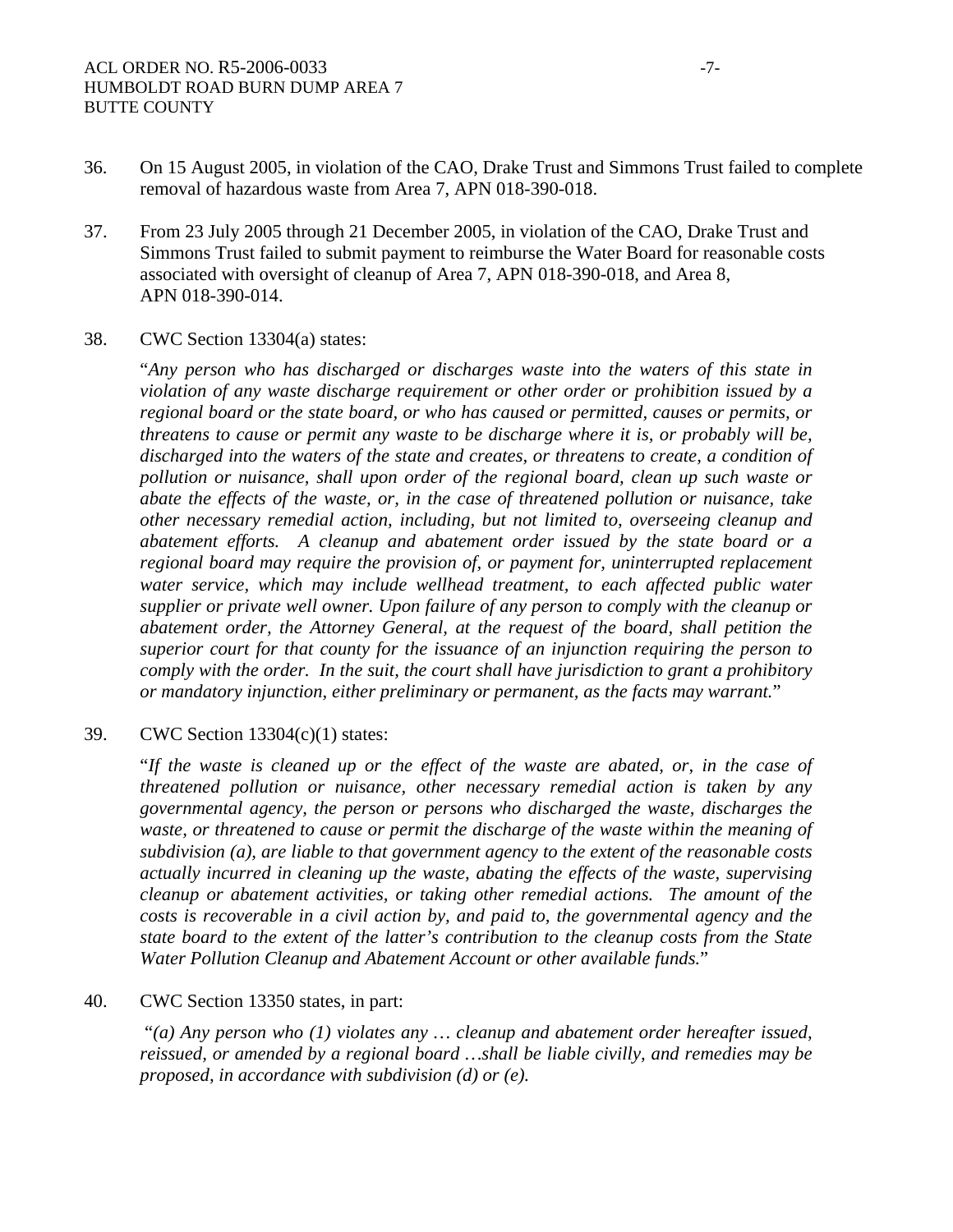*(e) The state board or a regional board may impose civil liability administratively pursuant to Article 2.5 (commencing with Section 13323) of Chapter 5 either on a daily basis or on a per gallon basis, but not both.* 

*(1) The civil liability on a daily basis may not exceed five thousand dollars (\$5,000) for each day the violation occurs.* 

*(B) When there is no discharge, but an order issued by the regional board is violated, except as provided in subdivision (f), the civil liability shall not be less than one hundred dollars (\$100) for each day in which the discharge occurs.* 

*(f) A regional board may not administratively impose civil liability in accordance with paragraph (1) of subdivision (e) in an amount less than the minimum amount specified, unless the regional board makes express findings setting forth the reasons for its action based upon the specific factors required to be considered pursuant to Section 13327.*"

- 42. Drake Trust and Simmons Trust have violated a cleanup and abatement order and, therefore, are subject to civil liability pursuant to Water Code section  $13350(a)(1)$  and  $(e)((1)(B)$ . Since 28 July 2004, Drake Trust and Simmons Trust failed to obtain the regulatory permits necessary for cleanup of Area 7 waste from APN 018-390-018 to begin and; therefore, as of 10 February 2006, Drake Trust and Simmons Trust have been in violation of the CAO for 562 days. Since 15 August 2005, Drake Trust and Simmons Trust failed to remove waste from Area 7 and; therefore, as of 10 February 2006, the Drake Trust and Simmons Trust have been in violation of the CAO for 179 days. From 23 July 2005 through 12 December 2005, Drake Trust and Simmons Trust failed to submit payment to reimburse Water Board staff oversight costs for APN 018-390-014 and 018-390-018, and; therefore, Drake Trust and Simmons Trust violated the CAO for 142 days. The maximum liability that can be imposed by the Water Board under CWC Section 13350 is \$5,000 for each day and the minimum liability than can be imposed is \$100 for each day. Therefore, the maximum administrative liability is  $$4,415,000$  ((562 + 179 + 142) days times \$5,000 per day) and the minimum liability is  $$88,300 ((562 + 179 + 142)$  days times \$100 per day).
- 43. Since 15 April 2005, in violation of the CAO, Drake Trust and Simmons Trust failed to submit status reports on the  $15<sup>th</sup>$  of each month.
- 44. Since 20 April 2005, in violation of CWC section 13267 and/or the CAO, the Discharger failed to submit a technical report regarding regulatory permitting for the Area 7 waste.
- 45. Since 1 May 2005, in violation of CWC section 13267 and/or the CAO, the Discharger failed to submit a technical report regarding the off-site disposal alternative/revised transportation plan for the Area 7 waste.
- 46. CWC Section 13268 states:

"*Any person failing or refusing to furnish technical or monitoring program reports as required by subdivision (b) of Section 13267, or failing or refusing to furnish a statement*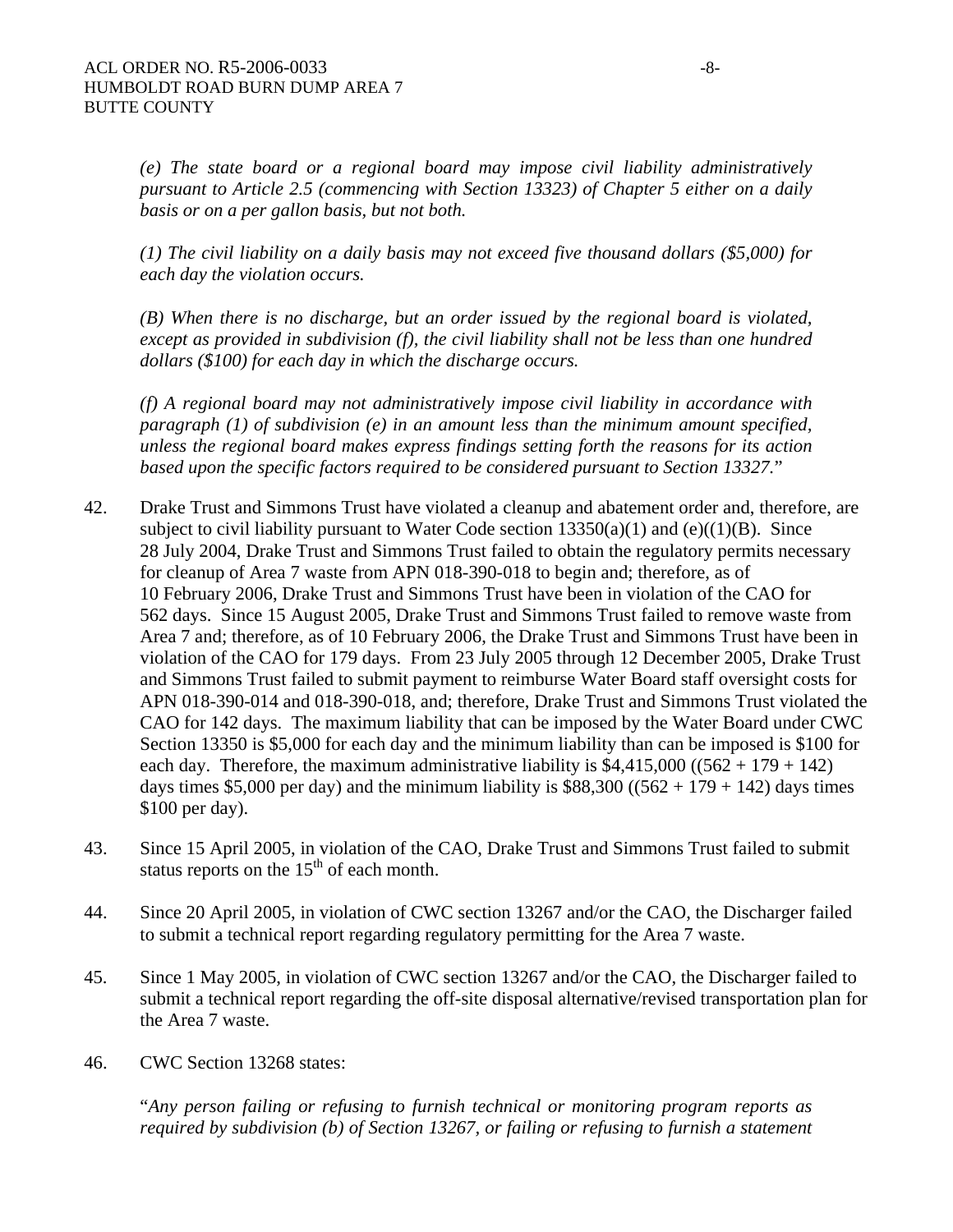*of compliance as required by subdivision (b) of Section 13399.2, or falsifying any information provided therein, is guilty of a misdemeanor and may be liable civilly in accordance with subdivision (b).* 

*(b)(1) Civil liability may be administratively imposed by a regional board in accordance with Article 2.5 (commencing with Section 13323) of Chapter 5 of a violation of subdivision (a) in an amount which shall not exceed one thousand dollars (\$1,000) for each day in which the violation occurs.*"

- 47. The Discharger is subject to civil liability pursuant to Water Code section 13268(b) for failing to submit technical or monitoring reports required pursuant to Water Code section 13267. Since 15 April 2005, Drake Trust and Simmons Trust failed to submit monthly status reports and; therefore, as of 10 February 2006, Drake Trust and Simmons Trust have been in violation of CWC Section 13267 for 301 days. Since 20 April 2005, the Discharger failed to submit a regulatory permitting technical report for the Area 7 waste and; therefore, as of 10 February 2006, the Discharger has been in violation of CWC Section 13267 for 296 days. Since 1 May 2005, the Discharger failed to submit an off-site disposal alternative/revised transportation plan technical report for the Area 7 waste and; therefore, as of 10 February 2006, the Discharger has been in violation of CWC Section 13267 for 285 days. The maximum liability that can be imposed by the Water Board under CWC Section 13268 is \$1,000 for each day. Therefore, the maximum administrative civil liability is  $$882,000 ((301 + 296 + 285)$  days times \$1,000 per day).
- 48. As described in Findings 42 and 47, the maximum administrative civil liability allowed pursuant to CWC Section 13350 and 13267 is \$5,297,000 (\$4,415,000 + \$882,000). The minimum administrative liability allowed pursuant to CWC Section 13350 is \$88,300. CWC Section 13267 does not provide for a minimum liability.
- 49. On 10 February 2006, the Water Board Executive Officer issued revised Administrative Civil Liability (ACL) Complaint No. R5-2005-0524 in the amount of \$100,000 to the Discharger for violations of the CWC Section 13304 and 13267, including failures to obtain regulatory permits necessary for cleanup and removal of Area 7 waste during Summer 2005, submit timely payment for Invoice Number 42726, submit monthly technical reports, submit a regulatory permitting technical report, and submit an off-site disposal alternative/revised transportation plan technical report. Revised ACL Complaint No. R5-2005-0524 was not paid or settled.
- 50. As of the date of this Order, the Discharger has failed to obtain regulatory permits necessary for cleanup of Area 7 waste, remove waste from Area 7, submit monthly technical reports, submit a regulatory permitting technical report, and submit an off-site disposal alternative/revised transportation plan technical report. The off-site disposal alternative/revised transportation plan technical report, a part of the RDIP, and several regulatory agency permits must be issued for cleanup of the Area 7 waste to occur during Summer 2006. The monthly technical reports must be submitted to determine compliance with the CAO.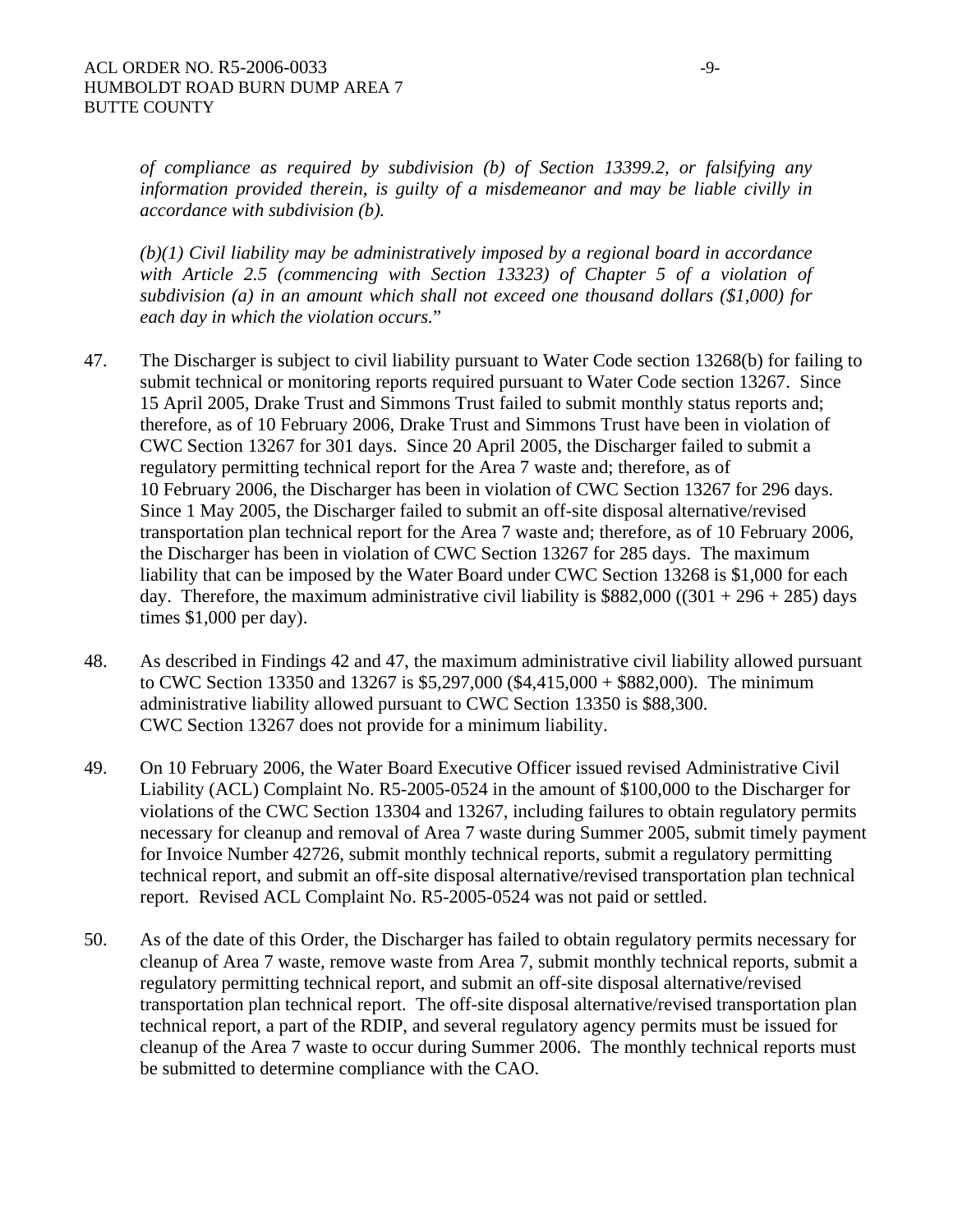#### 51. CWC Section 13327 states:

"*In determining the amount of civil liability, the regional board … shall take into consideration the nature, circumstance, extent, and gravity of the violation or violations, whether the discharge is susceptible to cleanup or abatement, the degree of toxicity of the discharge, and, with respect to the violator, the ability to pay, the effect on ability to continue in business, any voluntary cleanup efforts undertaken, any prior history of violations, the degree of culpability, economic benefit or savings, if any, resulting from the violation, and other matters as justice may require.*"

52. The Water Board has considered the following with respect to the factors in CWC Section 13327:

The nature of the violations is that the Discharger failed to obtain permits necessary to proceed with cleanup in compliance with the CAO, failed to cleanup the waste in compliance with the CAO, failed to pay oversight costs in compliance with invoices from the State Water Resources Control Board and as required by the CAO, failed to submit technical reports as required by the CAO and Water Code section 13267 Orders, and failed to complete technical documents necessary to assure compliance with mitigation measures in the California Environmental Quality Act Environmental Impact Report with respect to transportation of waste. The specific violations are described in Findings 35 through 37, 42 through 45.

The circumstances are that the Discharger was aware of the required dates to submit permits, remove Area 7 waste, submit payment for State Water Resources Control Board SLIC Program Invoice Number 42726, submit monthly technical reports for the Area 7 waste, submit a regulatory permitting technical report for the Area 7 waste, and submit an off-site disposal alternative/revised transportation plan technical report for the Area 7 waste. No party subject to this action has contested the CAO or the 13267 Technical Report Orders.

The extent of the violations for Area 7 wastes are that, as of 10 February 2006, complete applications for the required regulatory permits to remove waste have not been submitted; the waste has not been removed; the May 2005 through January 2006 monthly technical reports have not been submitted; a regulatory permitting technical report has not been submitted; and an off-site disposal alternative/revised transportation report has not been submitted.

The gravity of the violations is that the waste was not cleaned up in a timely manner, that it continues to pose a threat to the environment and public health, and that staff and other public resources are wasted on continued efforts to obtain compliance.

In particular, the Discharger failed to submit complete applications to allow regulatory agencies time to issue the required regulatory permits to remove the Area 7 waste during summer 2005, while other HRBD wastes were undergoing cleanup and while there was sufficient capacity in two adjacent and permitted disposal cells to accept Area 7 waste. The Discharger's failure to obtain the required permits may have increased the disposal costs for the Area 7 waste, which may need to be transported 300 miles away (Alternative 3) instead of on adjacent parcels (Alternatives 1 or 2).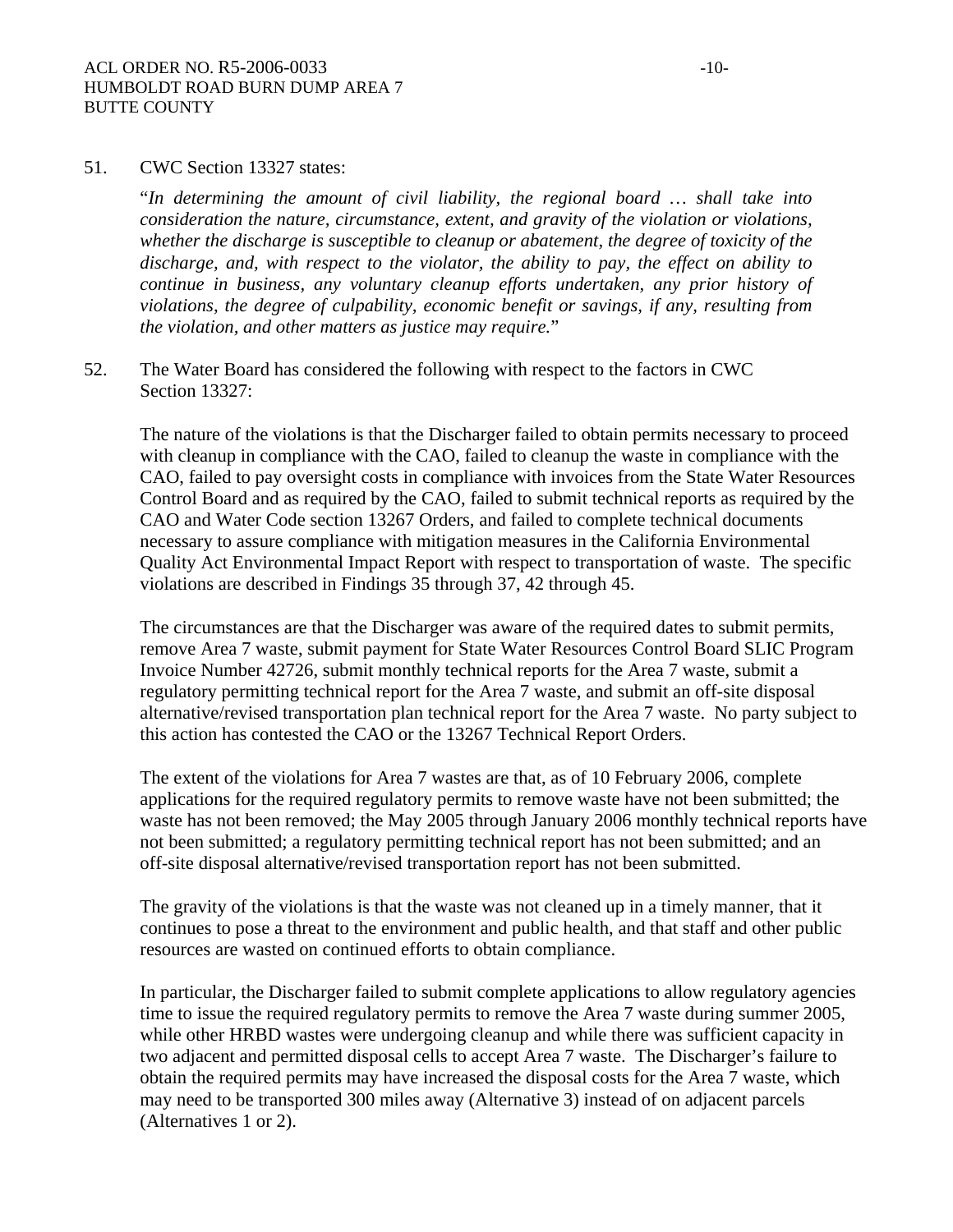The Discharger failed to remove the Area 7 waste as required before 15 August 2005. Waste removal activities are not permitted while Hank Marsh Junior High School is in session (16 August 2005 to 1 June 2006) and, therefore, will not be able to be removed until next summer. The waste will continue to pose a threat to human health and the environment, including waters of the state for nearly another year. Rain and wind may result in erosion and dispersion of the waste, including lead, from Area 7. Although the Area 7 waste is fenced and posted, trespass may occur.

The Discharger failed to submit timely payment for oversight costs. The Discharger's failure to submit such payment undermines the State Water Resources Control Program Cost Recovery Program, and is a priority violation as defined in the State Water Resources Control Board Water Quality Enforcement Policy.

The Discharger's failure to submit monthly technical reports has resulted in little communication between the Discharger and Water Board staff. Without communication, Water Board staff is unable to assist the Discharger in maintaining compliance with the CAO or to assure protection of human health and the environment.

At the request of Water Board staff, state and local regulatory permitting agencies were prepared to expeditiously process the Discharger's permit applications so cleanup of the Area 7 waste could occur in Summer 2005. The Discharger's failure to comply with orders to seek required permits is a priority violation, as defined in the State Water Resources Control Board Water Quality Enforcement Policy.

The Discharger's failure to complete the transportation plan prevented Water Board staff from assessing the impact of the cleanup alternative on other cleanups occurring at the HRBD and to address community concerns about potential traffic issues in the area. The Discharger's failure to comply with orders to submit an adequate traffic plan is a priority violation, as defined in the State Water Resources Control Board Water Quality Enforcement Policy.

With respect to the Discharger, it has not been demonstrated that there is an inability to pay or to continue in business.

With respect to voluntary cleanup efforts, the Discharger has not undertaken any voluntary cleanup efforts other than investigation of the site, hence the issuance of the CAO and the revised ACL complaint.

With respect to degree of culpability, Drake Trust had made clear to Water Board staff that Drake Trust assumed responsibility to cleanup the parcel to the exclusion of other responsible parties, was authorized by Simmons and the Simmons Trust as part owners of the parcel to clean up the parcels, was in control of the cleanup activities as indicated by contact with permitting agencies, and has the financial ability, in part through an agreement with Simmons and the Simmons Trust, to clean up the Area 7 waste. Simmons and the Simmons Trust are also culpable because they received the Water Code section 13267 orders, which were sent by certified mail addressed to all parties and they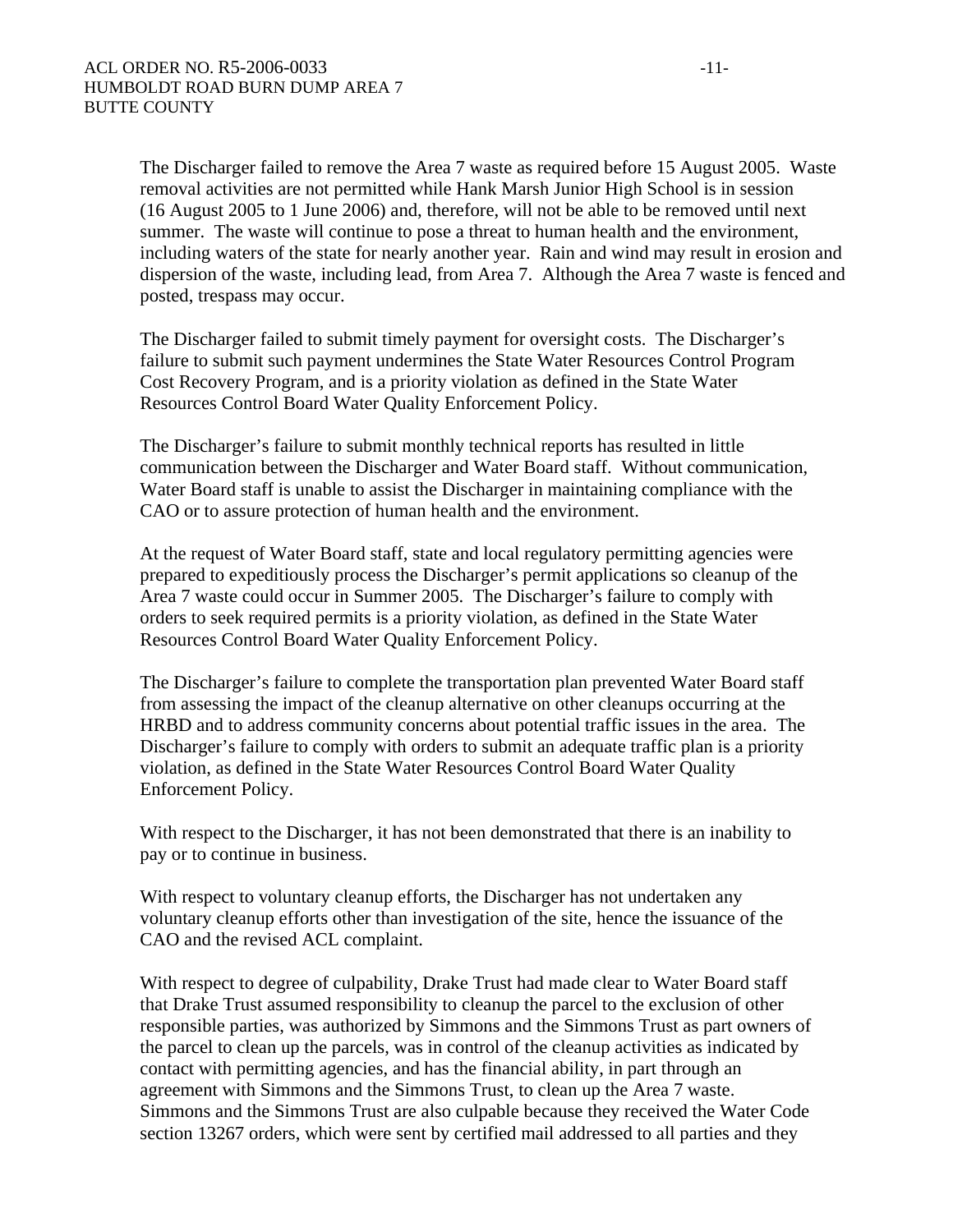also were sent other letters that set forth the requirements and chose not to comply. Submitting the required permit applications and technical reports should have taken minimal effort. The Discharger is, therefore, fully culpable for the violations.

With respect to economic savings, the Discharger has benefited by delaying the expenditure of funds necessary to complete the required regulatory permit applications, cleanup the Area 7 waste, submit timely payment for oversight costs, and complete the required technical reports. At a minimum, based on a rate of 5% per annum, the Discharger has benefited by \$5,500 in interest savings by failing to submit five complete regulatory permit applications and complete the Area 7 waste cleanup by 15 August 2005. The Discharger has benefited, a minimum of \$10,000, by failing to submit the eight monthly technical reports, a regulatory permitting report, and an off-site disposal alternative/revised transportation report. In addition, the Discharger has benefited \$68 by failing to submit timely payment for Invoice Number 42726. The Discharger's total minimum economic savings is \$15,500. Further, the Discharger's failure may result in significantly increasing cleanup costs for the Area 7 waste from \$12,500 (Alternative 1 or 2), which may no longer be available, to \$87,500 (Alternative 3).

Drake Trust is only a 50 percent owner of Areas 7 and 8, but clearly exhibited apparent control of activities on the parcels. For example, approval was given by Simmons and the Simmons Trust to allow the Chico Redevelopment Agency to place air-monitoring equipment (required by the BCAQMD) on Areas 7 and 8. However, Drake Trust denied "right of entry" and demanded that the air-monitoring equipment be removed and placed on property not under the Discharger's control. Drake Trust exhibited similar control over cleanup activities related to compliance with the 2003 CAO. Drake Trust's sudden cessation of compliance activities late in the schedule to cleanup in 2005 precluded Simmons and the Simmons Trust from proceeding with cleanup during the 2005 construction season. However, neither the Simmons nor Simmons Trust have appeared to make alternative efforts to achieve compliance.

Water Board staff expended approximately 150 hours, or \$12,000 in staff costs in generation of the original Area 7 ACL complaint, revised Area 7 ACL complaint, and preparation of the agenda material for the Water Board presentation. The hours have been reported to the State Water Resources Control Board SLIC Program database for future invoicing to the Discharger.

The Discharger does not have a history of previous violations.

- 53. Administrative Civil Liability in the amount of \$100,000 is appropriate based upon the Findings in this Order, including 42 through 45, 47, 48, and consideration of the factors in Finding 52.
- 54. Issuance of this Order is exempt from the provisions of the California Environmental Quality Act (Public Resources Code Section 21000, et. seq.), in accordance with Section 15321(a)(2), Title 14, of the California Code of Regulations.